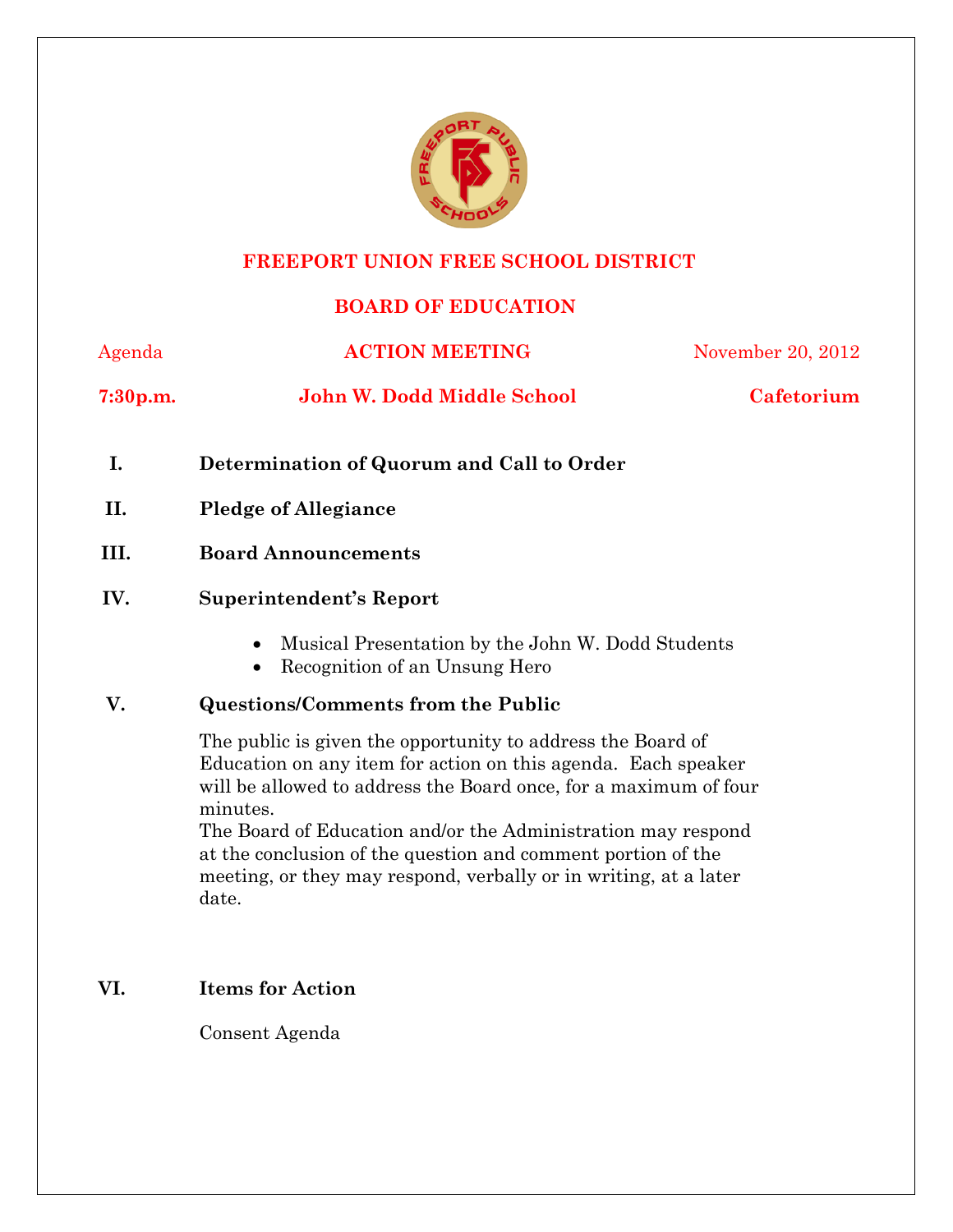#### **AA. Consent - Approve Consent Agenda Items:**

### hereby approves the following items; A; B  $1, 2, 3, 4, 5, 6$ ; C  $1$ . **BE IT RESOLVED that the Board of Education of the Freeport Union Free School District**

### **Consent Approve**

|       | A.        | TAB <sub>1</sub>                                                                                                                                                                                                               |                                                                                                                      |
|-------|-----------|--------------------------------------------------------------------------------------------------------------------------------------------------------------------------------------------------------------------------------|----------------------------------------------------------------------------------------------------------------------|
|       | <b>B.</b> | <b>Personnel Actions</b><br>1. Leave of Absence<br>2. Change of Status<br>3. Resignation<br>4. Appointment of Staff – Temporary<br>5. Appointment of Staff – Probationary<br>6. Appointment of Winter Coaching Staff 2012-2013 | TAB <sub>2</sub><br>TAB <sub>3</sub><br>TAB <sub>4</sub><br>TAB <sub>5</sub><br>TAB <sub>6</sub><br>TAB <sub>7</sub> |
|       | C.        | Education<br>1. Acceptance of the Minutes from the Committees on<br>Special Education and Preschool Education                                                                                                                  | TAB <sub>8</sub>                                                                                                     |
| VII.  |           | <b>Other Items for Action</b>                                                                                                                                                                                                  |                                                                                                                      |
|       | A.        | Personnel                                                                                                                                                                                                                      |                                                                                                                      |
|       | <b>B.</b> | Retirement of Staff<br>1 <sub>1</sub><br><b>Education</b>                                                                                                                                                                      | TAB <sub>9</sub>                                                                                                     |
|       |           | 1. Appointment of Consultants                                                                                                                                                                                                  | <b>TAB 10</b>                                                                                                        |
|       | C.        | Finance                                                                                                                                                                                                                        |                                                                                                                      |
|       |           | 1. Budget Transfer<br>2. Capital Projects Change Order                                                                                                                                                                         | <b>TAB 11</b><br><b>TAB 12</b>                                                                                       |
| VIII. | A.        | <b>Other Reports to the Board</b><br>1. Treasurers Report<br>2. FHS Funds Report<br>3. Atkinson Book Store Account                                                                                                             | <b>TAB 13</b>                                                                                                        |
|       |           |                                                                                                                                                                                                                                |                                                                                                                      |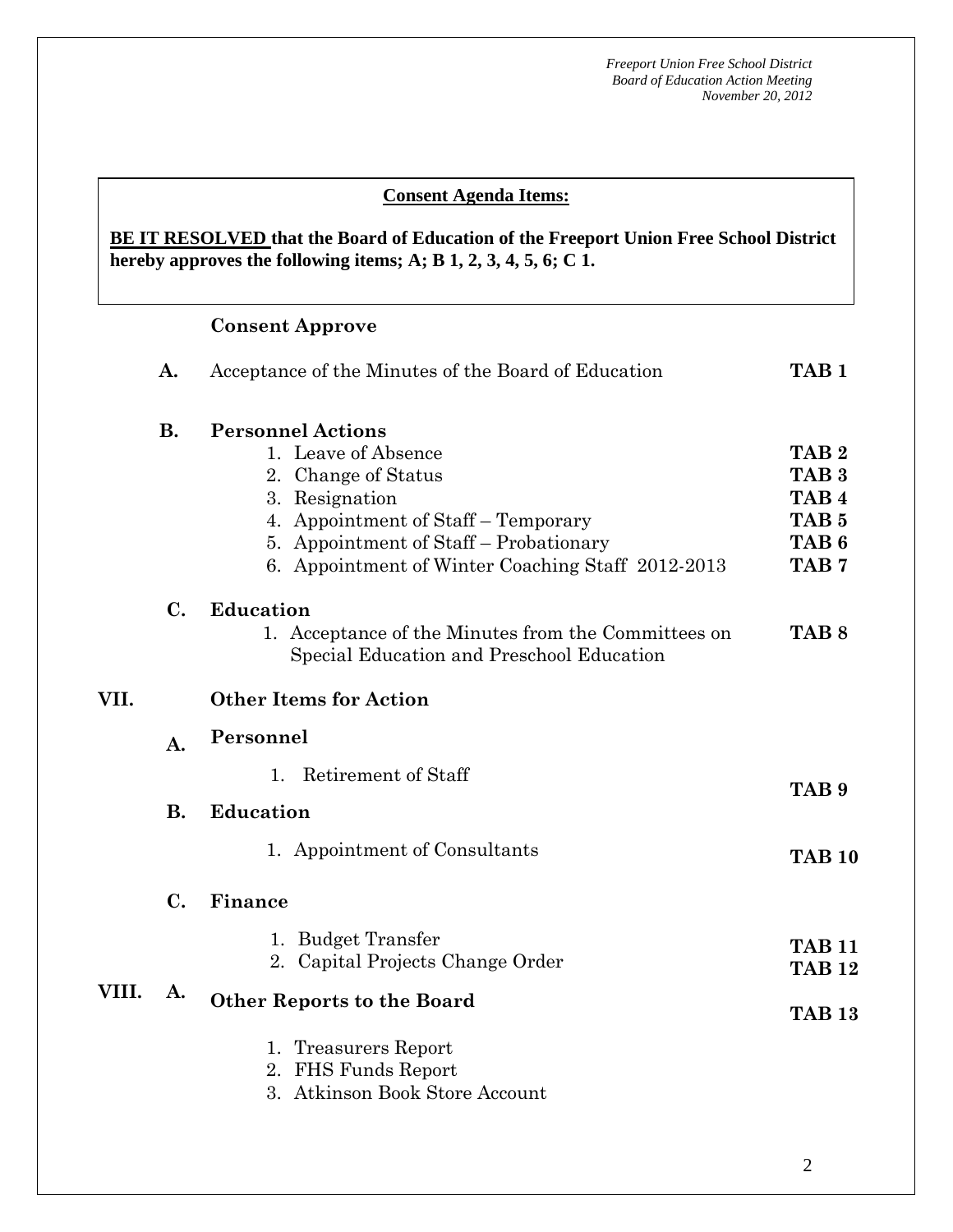#### **IX. Questions/Comments from the Public on Other Topics**

At this time, the public is given the opportunity to address the Board of Education on any topic. Each speaker will be allowed to address the Board once, for a maximum of **four** minutes.

The Board of Education and/or the Administration may respond at the conclusion of the question and comment portion of the meeting, or they may respond, in writing, at a later date.

- **X. Board Comments**
- **XI. Superintendent Comments**
- **XII. Adjournment**

# **XII. Next Meeting**

The next meeting of the Board of Education will be held on December 5, 2012 at Caroline G. Atkinson School.

All meetings begin at 7:30 p.m. unless otherwise noted.

Register to vote: Monday through Friday between 8:30 a.m. and 3:30 p.m. at the Administration Building, 235 N. Ocean Avenue.

**Visit our website at www.freeportschools.org**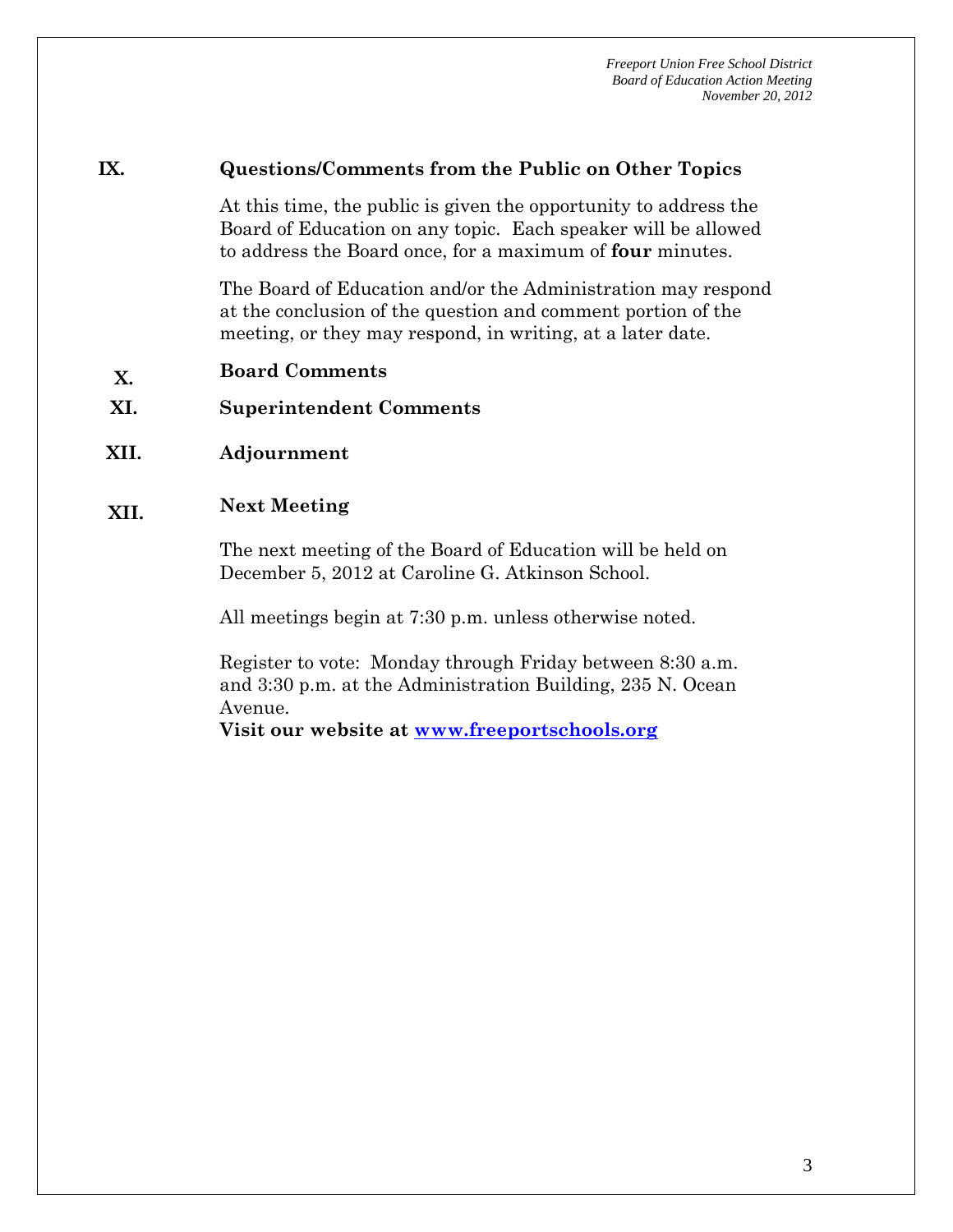# **Consent Agenda Items:**

**BE IT RESOLVED,** that the Board of Education of the Freeport Union Free School District hereby approves the following items; A; B 1, 2, 3, 4, 5, 6; C 1.

# **BACK UP MATERIAL FOR CONSENT AGENDA ACTION ITEMS**

### **IN TABS 1- 8**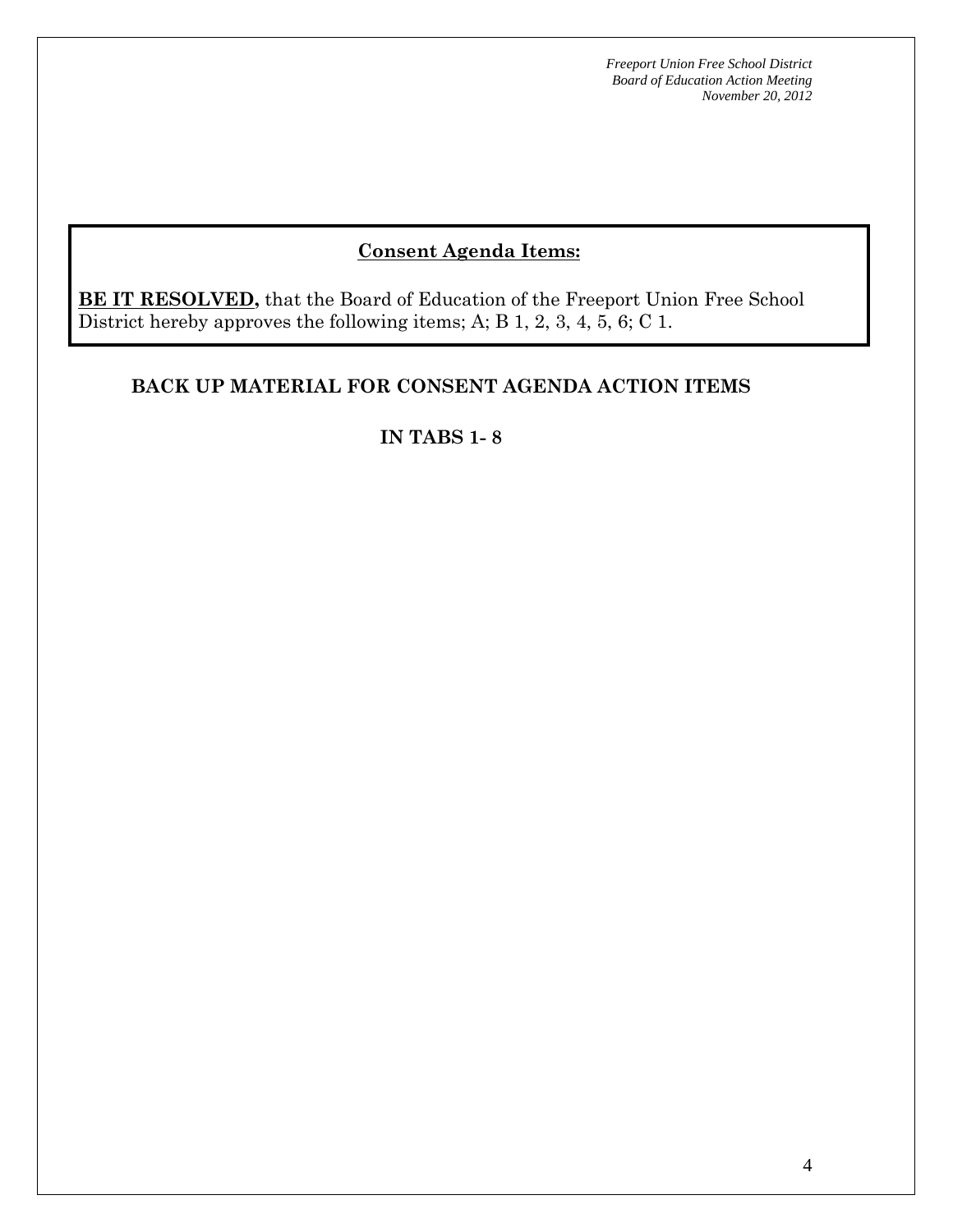**Acceptance of the Minutes** 

**BE IT RESOLVED** that the Board of Education of the Freeport Union Free School District hereby accepts the minutes of the following meetings as written:

October 17, 2012; November 8, 2012.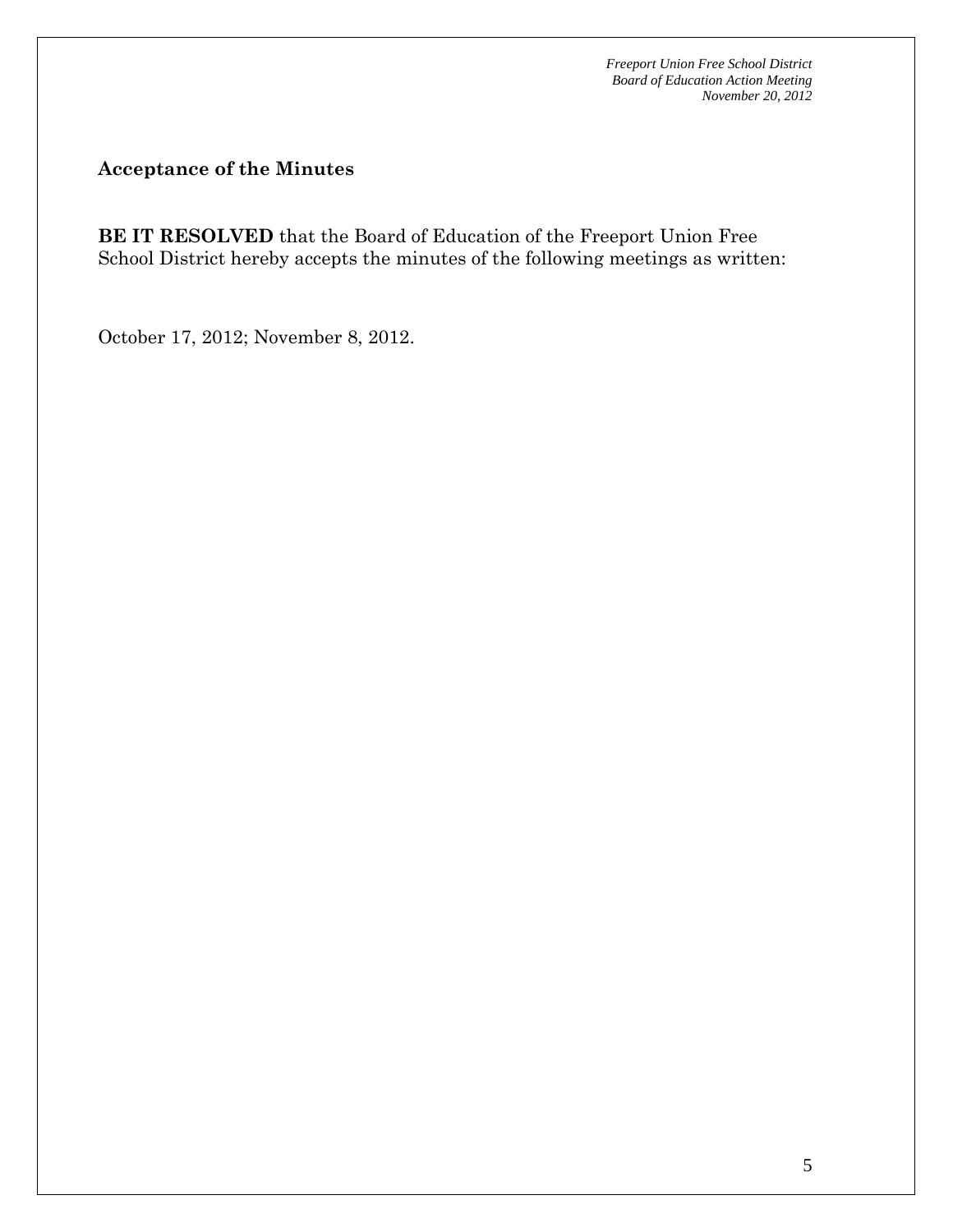**Personnel** 

#### **Leave of Absence**

**BE IT RESOLVED**, that the Board of Education of the Freeport Union Free School District hereby grants a request for leave of absence as listed below:

- 1. **Nancy Williams**, Art Teacher, effective October 15, 2012 through January 31, 2013 for child care.
- 2. **Christine Molnar,** Elementary Teacher, extension of a leave beginning October 12, 2012 now through January 14, 2013, for health reasons.
- 3. **Jessica Crowley**, English Teacher, effective October 22, 2012 through February 1, 2013, for child care.
- 4. **Ana Alves Lee,** Cleaner, extension of a leave, beginning October 31, 2012, now through January 2, 2013.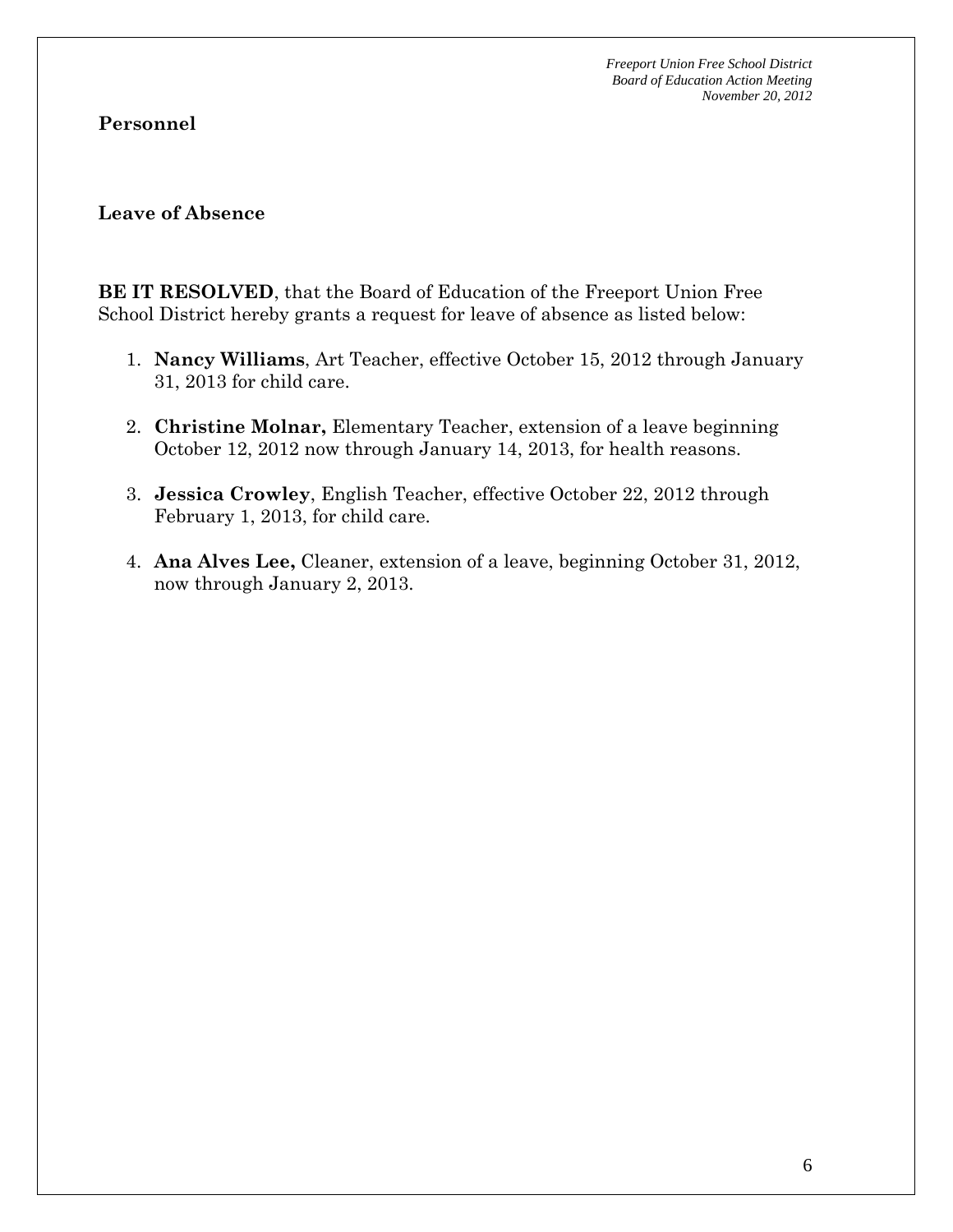# **Personnel**

# **Change of Status**

**BE IT RESOLVED,** that the Board of Education of the Freeport Union Free School District hereby grants a request for change of status as listed below:

**1. Lucretia Valerie-Randazzo**, full-time Teaching Assistant, effective October 29, 2012, change to part-time Teaching Assistant at Leo F. Giblyn. New salary \$10,616.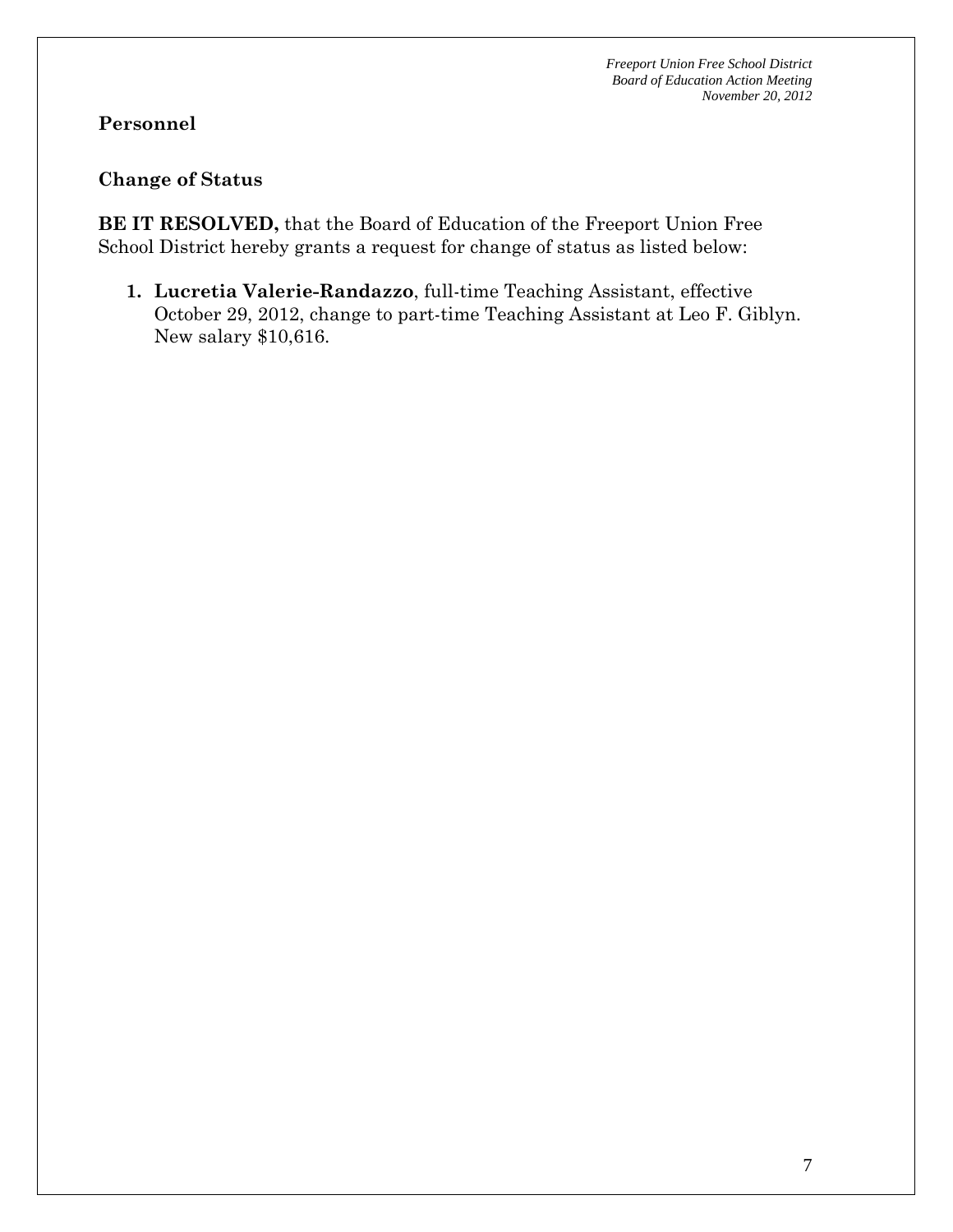# **Resignation of Staff**

**BE IT RESOLVED**, that the Board of Education of the Freeport Union Free School District hereby accepts the letter(s) of resignation from the following staff member(s) as listed below:

- 1. **Theresa Duran**, full-time Teaching Assistant, effective November 2, 2012, for personal reasons.
- 2. **Ellen Parker-Galluccio,** Permanent Substitute, effective October 31, 2012, for personal reasons.
- 3. **Laura Holder-Gibbs**, Assistant Principal, effective December 7, 2012, for personal reasons.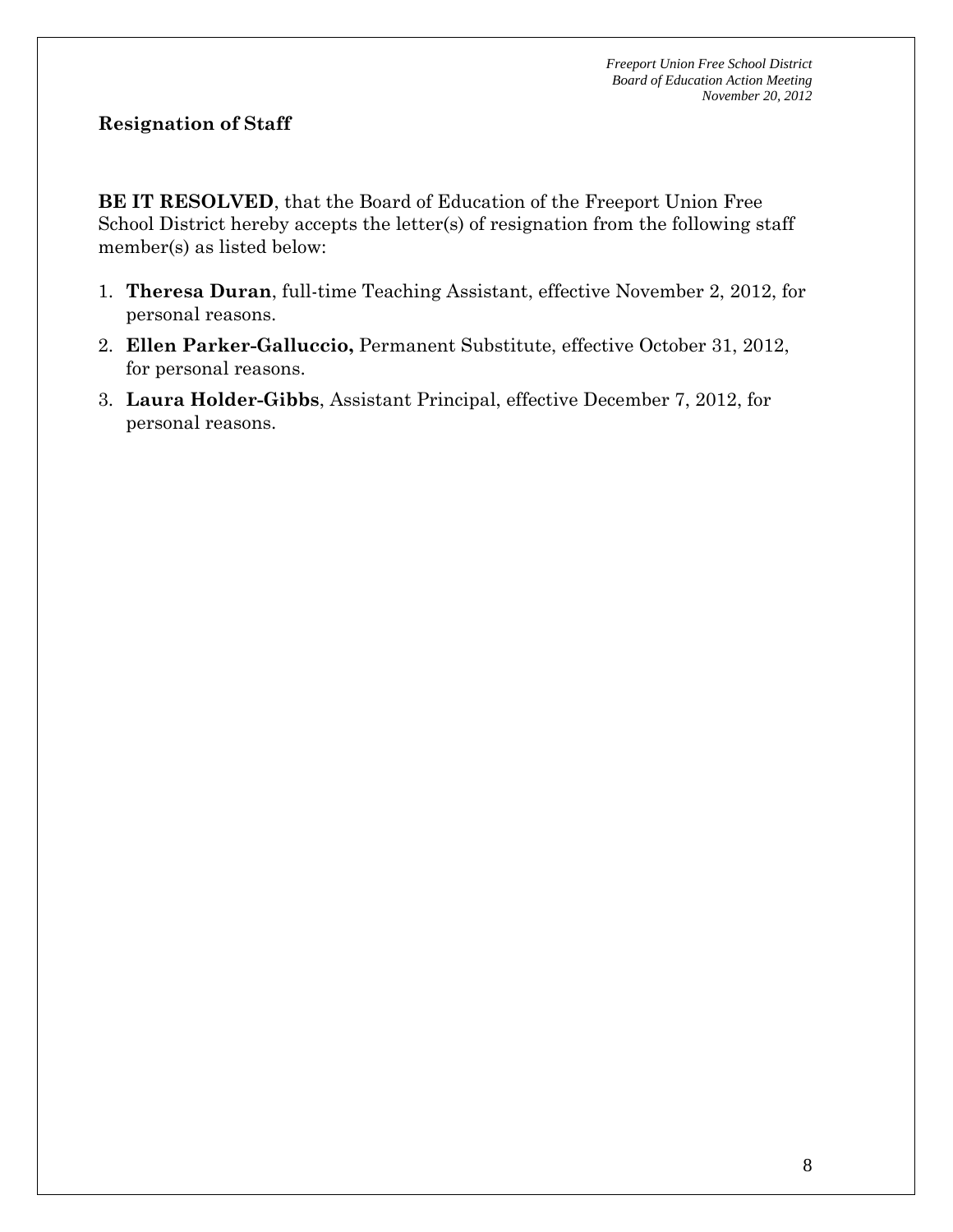### **Personnel**

#### **Appointment of Staff – Temporary**

**BE IT RESOLVED**, that the Board of Education of the Freeport Union Free School District, upon the recommendation of the Superintendent, hereby appoints the individuals listed in the attached Appointment of Staff Report - Temporary, in accordance with the rules of the Board of Regents. These individuals shall possess appropriate certification allowing them to serve as teachers in the public schools of New York

1. **Lindsey McClain**, full-time Teaching Assistant, a temporary appointment effective October 15, 2012 through August 31, 2013. Compensation will be according to the FTAA Contract (prorated) \$18,753.50. Assignment: Bayview/New Visions.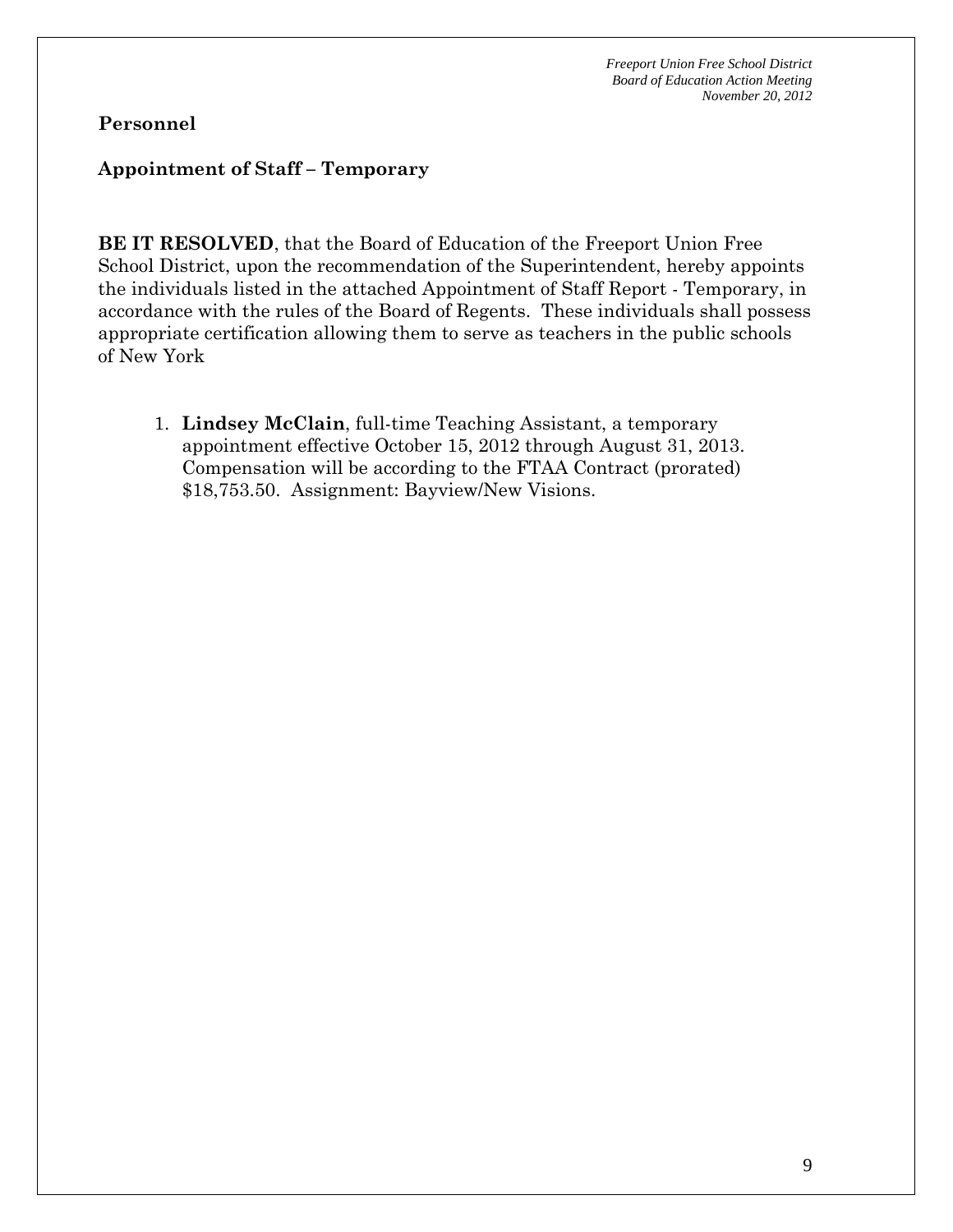# **Personnel**

# **Appointment of Staff – Probationary**

**BE IT RESOLVED**, that the Board of Education of the Freeport Union Free School District, upon the recommendation of the Superintendent, hereby appoints the individuals listed in the attached Appointment of Staff Report - Temporary, in accordance with the rules of the Board of Regents. These individuals shall possess appropriate certification allowing them to serve as teachers in the public schools of New York

**1. Terri Cariello**, full-time Teaching Assistant, a probationary appointment effective October 29, 2012 through October 28, 2015, with an anticipated tenure date of October 29, 2015. Compensation will be according to the FTAA Schedule at \$18,753.50. Assignment: Giblyn.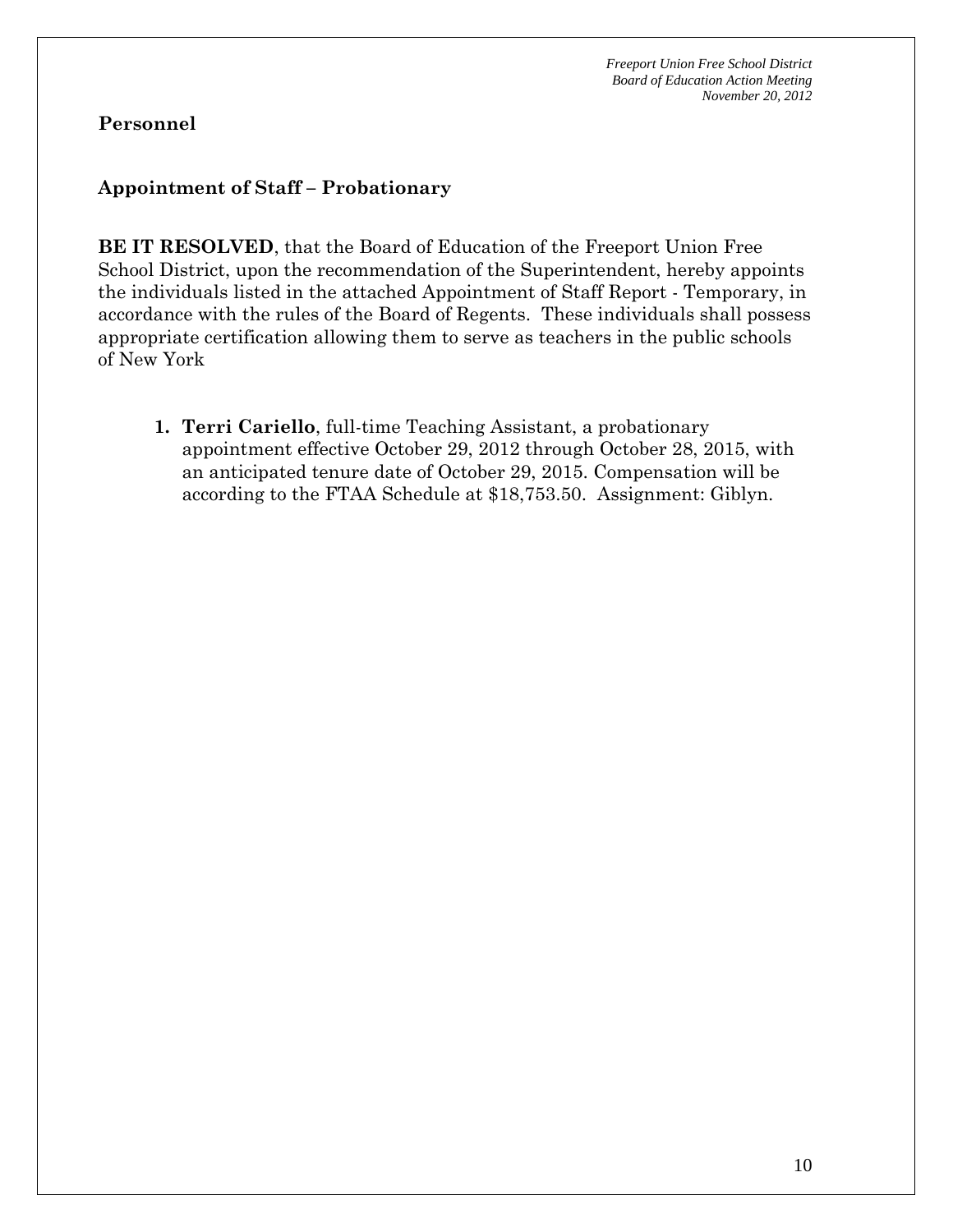# **Personnel**

## **Appointment of Winter Coaching Staff 2012-2013**

**BE IT RESOLVED** that the Board of Education of the Freeport Union Free School District, upon the recommendation of the Superintendent, hereby appoints the individuals listed below, in accordance with the rules of the Board of Regents. These individuals shall possess appropriate certification allowing them to serve as teachers or other staff in the public schools of New York.

| <b>Coaches Names</b> | Position                                             | <b>Step</b> |       | <b>Salary</b> |
|----------------------|------------------------------------------------------|-------------|-------|---------------|
| DeBonis, Robert      | Boys' Varsity Basketball                             | 3rd         | \$    | 9,527.00      |
| Mohrman, Harry       | Boys' JV Basketball                                  | 3rd         | \$    | 6,318.00      |
| Gordon, David        | Boys Modified Basketball 8R                          | 3rd         | \$    | 4,250.00      |
| Timmes, Bill         | Boys Modified Basketball 7R                          | 3rd         | \$    | 4,250.00      |
| Jones, Meredith      | Girls Varsity Basketball                             | 3rd         | \$    | 9,527.00      |
| Lloyd-Forde, Lakisha | Girls JV Basketball                                  | 3rd         | \$    | 6,318.00      |
| Anisis, Kristen      | Girls Modified Basketball 7R                         | 1st         | \$    | 3,761.00      |
|                      | Jackson-Wodden, Tiffany Girls Modified Basketball 8R | 3rd         | \$    | 4,250.00      |
| Schrader, Sallyann   | <b>Boys Varsity Bowling</b>                          | 3rd         | \$    | 4,249.00      |
| Shultis, Eileen      | Girls Varsity Bowling                                | 3rd         | \$    | 4,249.00      |
| Kolodny, Laurie      | Varsity Cheerleading                                 | 3rd         | \$    | 3,910.00      |
| Gayle, Cheryl        | Varsity Cheerleading Asst.                           | 3rd         | \$    | 3,504.00      |
| Cotter, Victoria     | JV Cheerleading                                      | 3rd         | \$    | 3,098.00      |
| Sasso, Nina          | Modified Cheerleading 8R                             | 3rd         | \$    | 2,537.00      |
| Mazzola, Anthony     | Modified Cheerleading 7R                             | 2nd         | \$    | 2,428.00      |
| Moore, Major Donald  | Boys Varsity Rifle                                   | 3rd         | \$    | 5,182.00      |
| Murphy, Carole       | <b>Boys Varsity Swimming</b>                         | 3rd         | \$    | 7,300.00      |
| Pohlman, Jesse       | Boys Varsity Swimming Asst.                          | 2nd         | \$    | 4,670.00      |
| Martelo, Jose        | Girls Modified Volleyball 7R                         | 2nd         | \$    | 3,121.00      |
| Blount, Eric         | Girls Modified Volleyball 8R                         | 3rd         | \$    | 3,357.00      |
| Gilreath, Charles    | <b>Boys Varsity Winter Track</b>                     | 3rd         | \$    | 6,241.00      |
| Williams, Tia        | Girls Varsity Winter Track                           | 3rd         | \$    | 6,241.00      |
| Yearwood, Felicia    | Girls Varsity Asst. Winter Track                     | 3rd         | \$    | 4,539.00      |
| Chetti, Joseph       | <b>Boys Varsity Head Wrestling</b>                   | 3rd         | \$    | 8,031.00      |
| Cellan, Russell      | Boys Varsity Asst. Wrestling                         | 3rd         | \$    | 5,628.00      |
| Medina, Isreal       | Boys JV Wrestling                                    | 3rd         | \$    | 5,628.00      |
| Gordon, David        | <b>Boys Modified Head Wrestling</b>                  | 3rd         | \$    | 5,281.00      |
| Jones, Jimmy         | Boys Modified Asst. Wrestling                        | 3rd         | \$    | 5,281.00      |
| Whelan, Steven       | Boys Modified Asst. Wrestling                        | 3rd         | \$    | 5,281.00      |
| Elmore, Toby         | Winter Weight Training                               | 3rd         | \$    | 2,116.00      |
| Zito, George         | <b>Athletic Trainer</b>                              | 3rd         | \$    | 6,663.00      |
| Morris, Melva        | Athletic Supervisor (Per Event)                      |             | $\$\$ | 49.67         |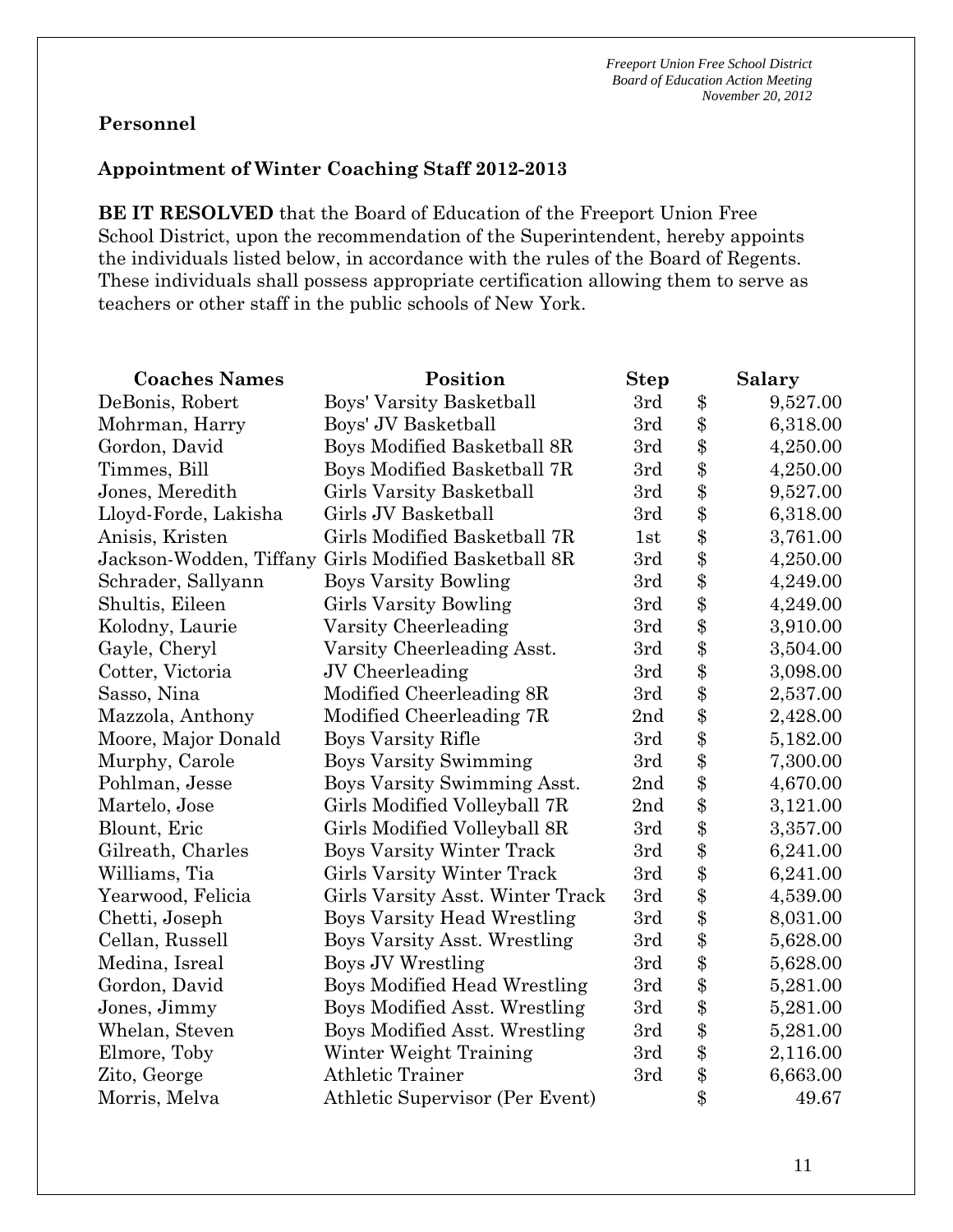## **Education**

#### **CSE/CPSE Minutes**

**BE IT RESOLVED,** that the Board of Education of the Freeport Union Free School District hereby accepts the minutes of the meetings of the Committee on Special Education and the Committee on Preschool Special Education for the following dates:

September 4,, 14, 23, 27, 28, 29, 2012;

October 1, 3, 4, 5, 9, 10, 11, 12, 15, 16, 17, 18, 19, 20, 22, 23, 25, 2012.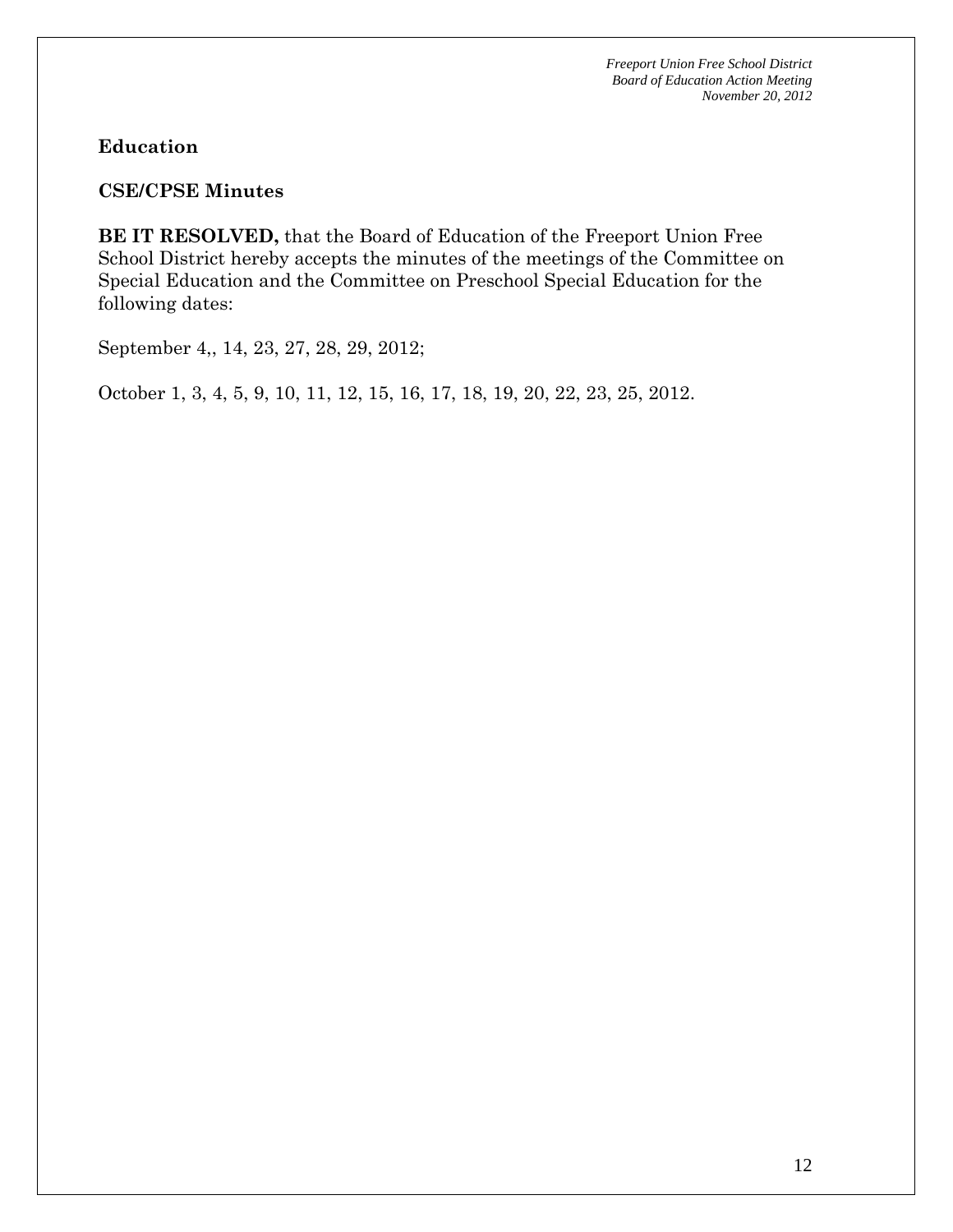# **Personnel**

### **Retirement of Staff**

**BE IT RESOLVED,** that the Board of Education of the Freeport Union Free School District hereby accepts the letter of resignation for the purpose of retirement from the following staff member as listed:

**Rebecca Lima**, Cleaner, effective February 27, 2013, after serving the children of Freeport for more than 25 years.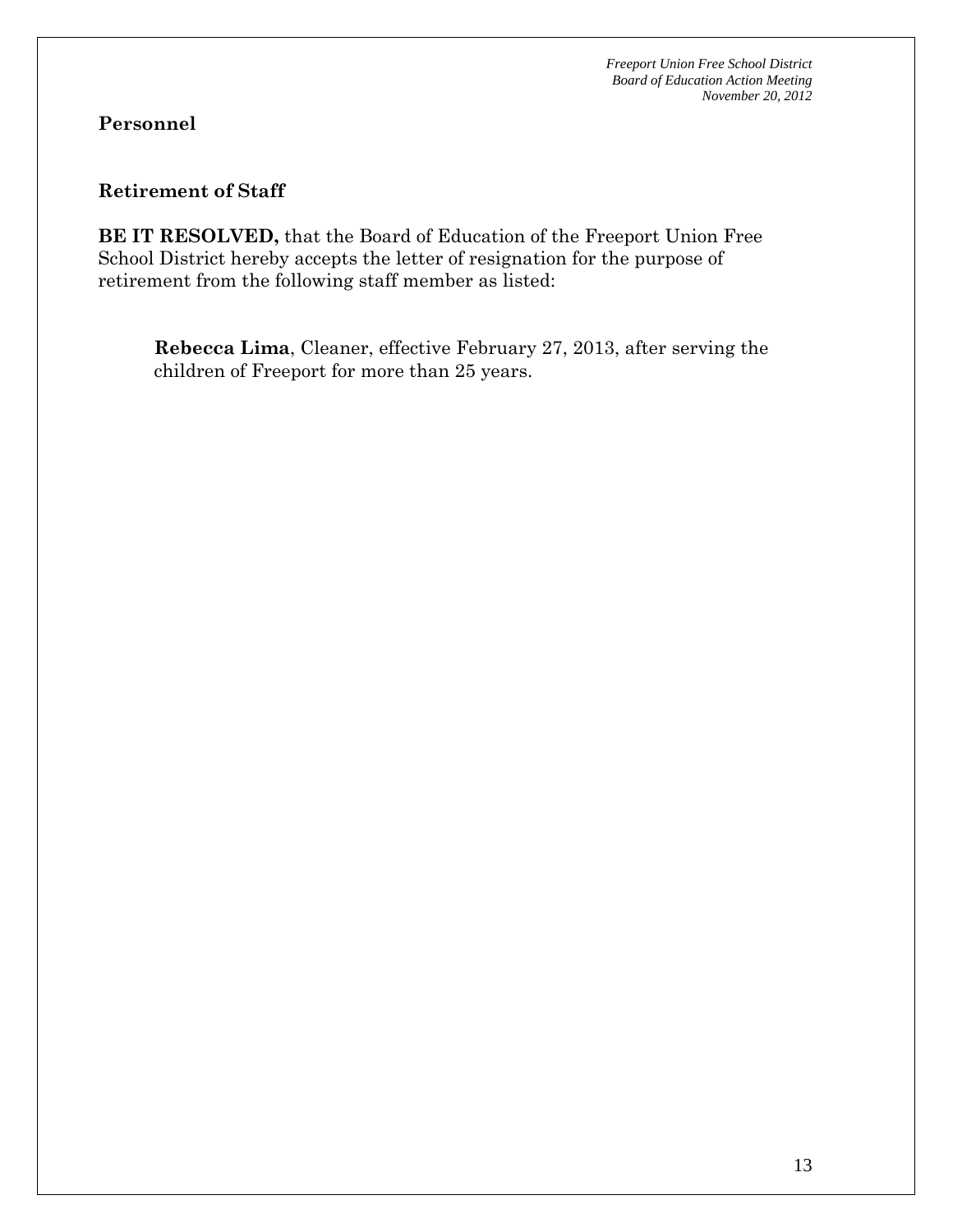# **Education**

# **Appointment of Consultants**

**BE IT RESOLVED,** that the Board of Education hereby approve the agreement between the following consultants and the Freeport Union Free School District, as per the attached list for ; and

**BE IT FURTHER RESOLVED**, that the Board of Education authorizes the Superintendent (or his designee) to execute said agreements on its behalf.

| Victor    | Archer,     | Implementation of the        | \$800 per day | Title IIA |
|-----------|-------------|------------------------------|---------------|-----------|
| Jaccarino | Bayview,    | <b>Common Core Learning</b>  | for a         | Grant     |
|           | Giblyn, New | <b>Standards for English</b> | maximum total | funds     |
|           | Visions,    | Language Arts.               | amount of of  |           |
|           | Atkinson, & |                              | \$12,000      |           |
|           | Dodd Middle |                              |               |           |
|           | Schools     |                              |               |           |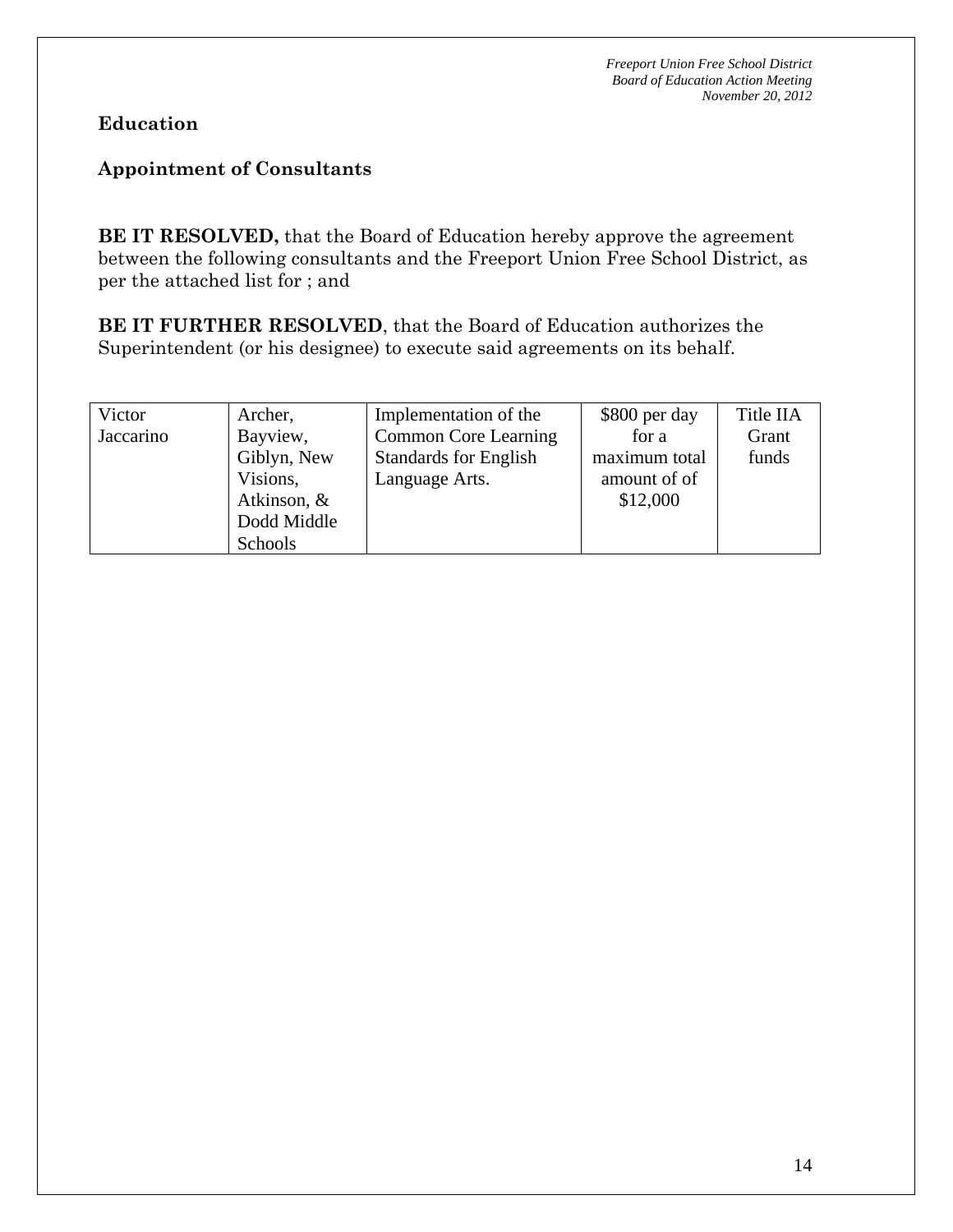**Finance** 

# **Budget Transfer General Fund November 2012**

**BE IT RESOLVED,** that the Board of Education of the Freeport Union Free School District hereby approves the attached Budget Transfers to the General Fund for November 2012.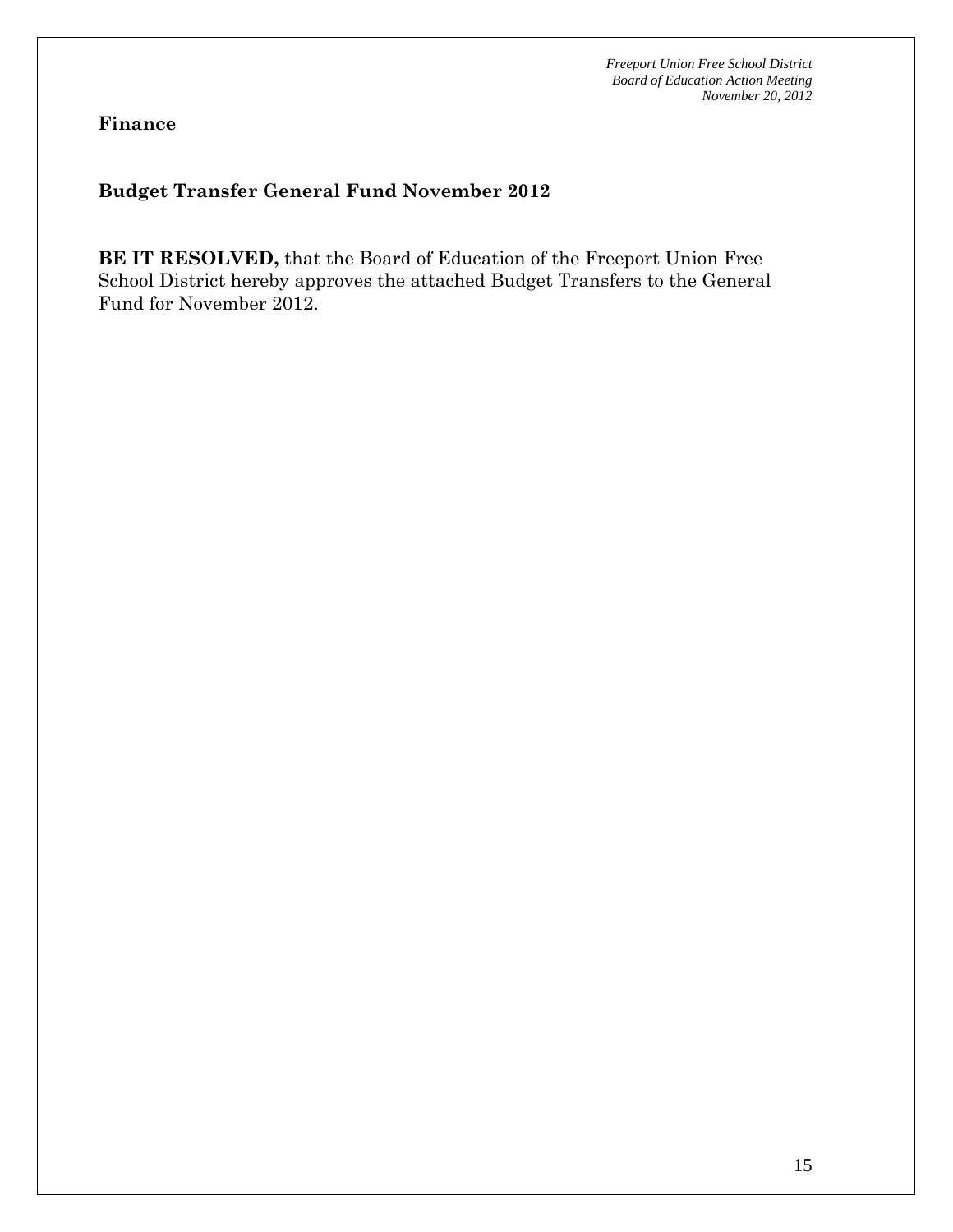**Finance** 

# **Resolution for the Approval of Capital Project Change Order #1 – Bayview Avenue School – HVAC Upgrade**

**WHEREAS,** the Board of Education of the Freeport Union Free School District recognizes that in performing additions, alterations and renovations to its facilities, certain changes may occur after the award of contracts, and

**WHEREAS,** the Board of Education of the Freeport Union Free School District similarly recognizes the need for the timely approval of changes in the work to facilitate the progress and completion of projects in accordance with established schedules;

**NOW, THEREFORE, BE IT RESOLVED,** that the Board of Education of the Freeport Union Free School District hereby approves Change Order #1 attached to this resolution.